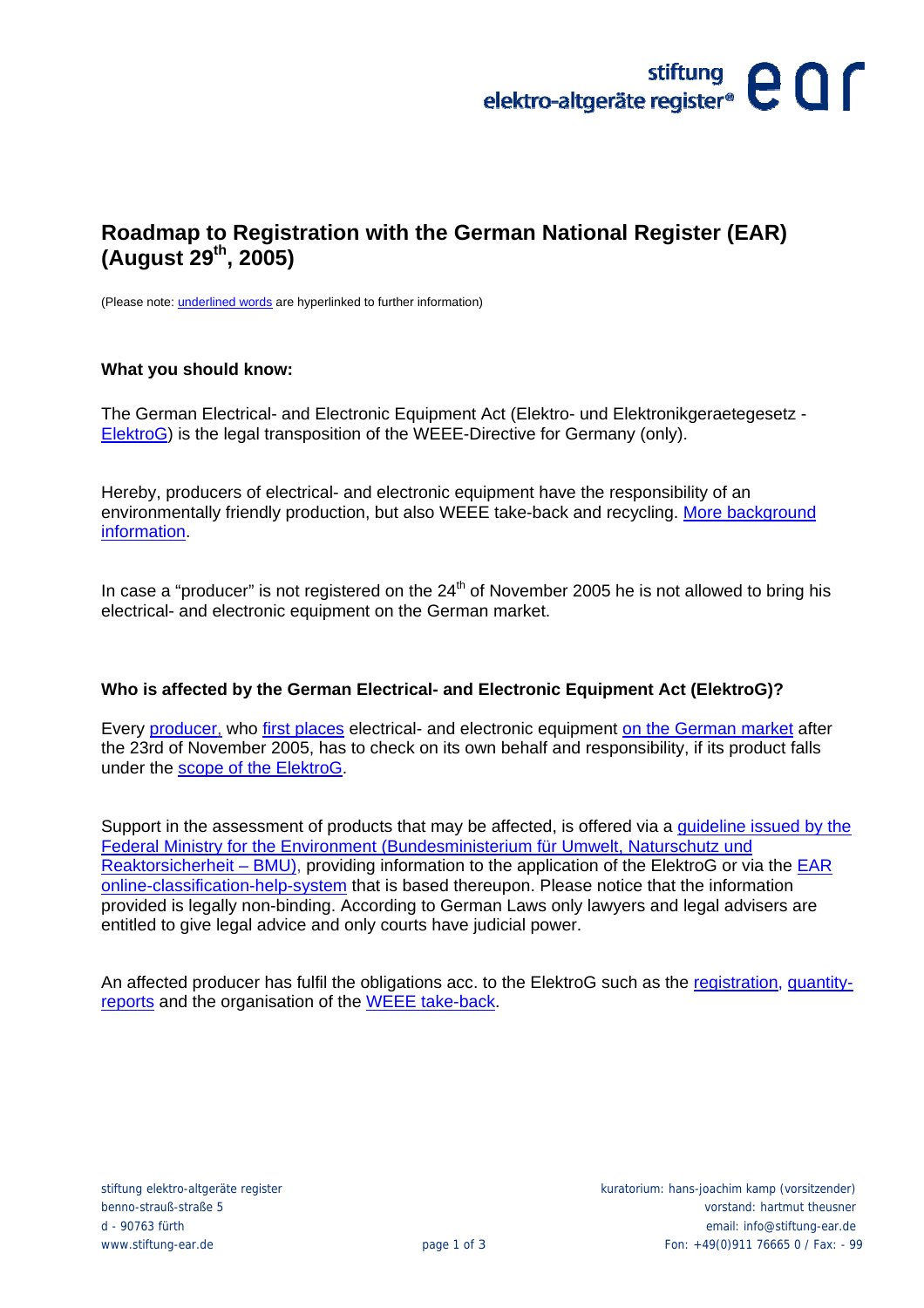# ${\rm either} \hspace{-0.1cm} \begin{array}{cc} \text{stiftung} \\ \text{elektro-altgeräte register*} \end{array} \hspace{-0.1cm} \begin{array}{cc} \bigcirc \\ \text{Cl} \end{array} \hspace{-0.1cm} \begin{array}{cc} \text{cl} \end{array}$

### **What has to be prepared prior to the registration?**

1. Allocation of products

In principle producers have to allocate their products, in their own responsibility and best knowledge of their product, to one of the 10 product-categories according to the ElektroG and [type-of-equipment](http://www.stiftung-ear.de/stiftungear/fragenundantworten/geraeteart/) as defined by the [official rules \(Regelbuch\).](http://www.stiftung-ear.de/regelbuch/)

Assistance is offered in the first appendix of the ElektroG, via the exemplary (and non exhaustive) equipment-list to the categories, as also in the [overview of the types-of-equipment in](http://www.stiftung-ear.de/e43/e150/e698/e713/qa_ear_geraetearten_zusammenfassung2_ger.pdf)  [the rule-book \(Regelbuch\).](http://www.stiftung-ear.de/e43/e150/e698/e713/qa_ear_geraetearten_zusammenfassung2_ger.pdf) Please also see classification of equipment to a certain type-ofequipment as defined in the rule-book (Regelbuch).

- 2. Determination of the equipment weight Depending on the type-of-equipment, the [total weight of the products](http://www.stiftung-ear.de/stiftungear/fragenundantworten/menge/) that is going to be brought on the market has to be specified for the registration. For this, th[e net-weight](http://www.stiftung-ear.de/e129/e145/regeln302/Input_ger.pdf) of the equipment has to be defined according to the rule-book.
- 3. Commercial- (b2b) or private- (b2c) usage Because of the b<sub>2</sub>b- (commercial usage only) or b<sub>2c</sub>- (possible usage in private households) character of the products a compulsory classification to the respective type-of-equipment is needed. Also the  $2^{nd}$  or  $3^{rd}$  trade phase is relevant for the b2c-character classification.
- 4. Determination of the quarantee for b2c-equipment For b2c-equipment the producer has to provide in advance a bankruptcy-proof guarantee. The [determination of the guarantee-sum](http://www.stiftung-ear.de/e129/e145/regeln816/Garantiedaten_ger.pdf) is done according to the rule-book.
- 5. Validation that WEEE take-back and recycling for b2c-equipment is organized Producers have to ensure the fulfilment of their WEEE take-back obligation, based on the [allocated obligation to Germany-wide take-back of WEEE \(=pick-up coordination /](http://www.stiftung-ear.de/stiftungear/fragenundantworten/abholkoordination/)   $\overline{Abholkoordination}$  from the 24<sup>th</sup> of March 2006 onwards. Hereby all preparations for the b2cequipment registration would be completed.
- 6. Substantiation of the b2b-charakter of the equipment During registration an appropriate [substantiation](http://www.stiftung-ear.de/stiftungear/fragenundantworten/b2bgeraete/) of the b2b-charakter of the equipment has to be given. Hereby all preparations for the b2b-equipment registration would be completed.
- 7. Foreign companies without a branch office in Germany In case foreign companies without a branch office in Germany can register online with EAR they are "producer" under the Electrical- and Electronic Equipment Act (ElektroG). The registration has to be made in German as language in official matters.